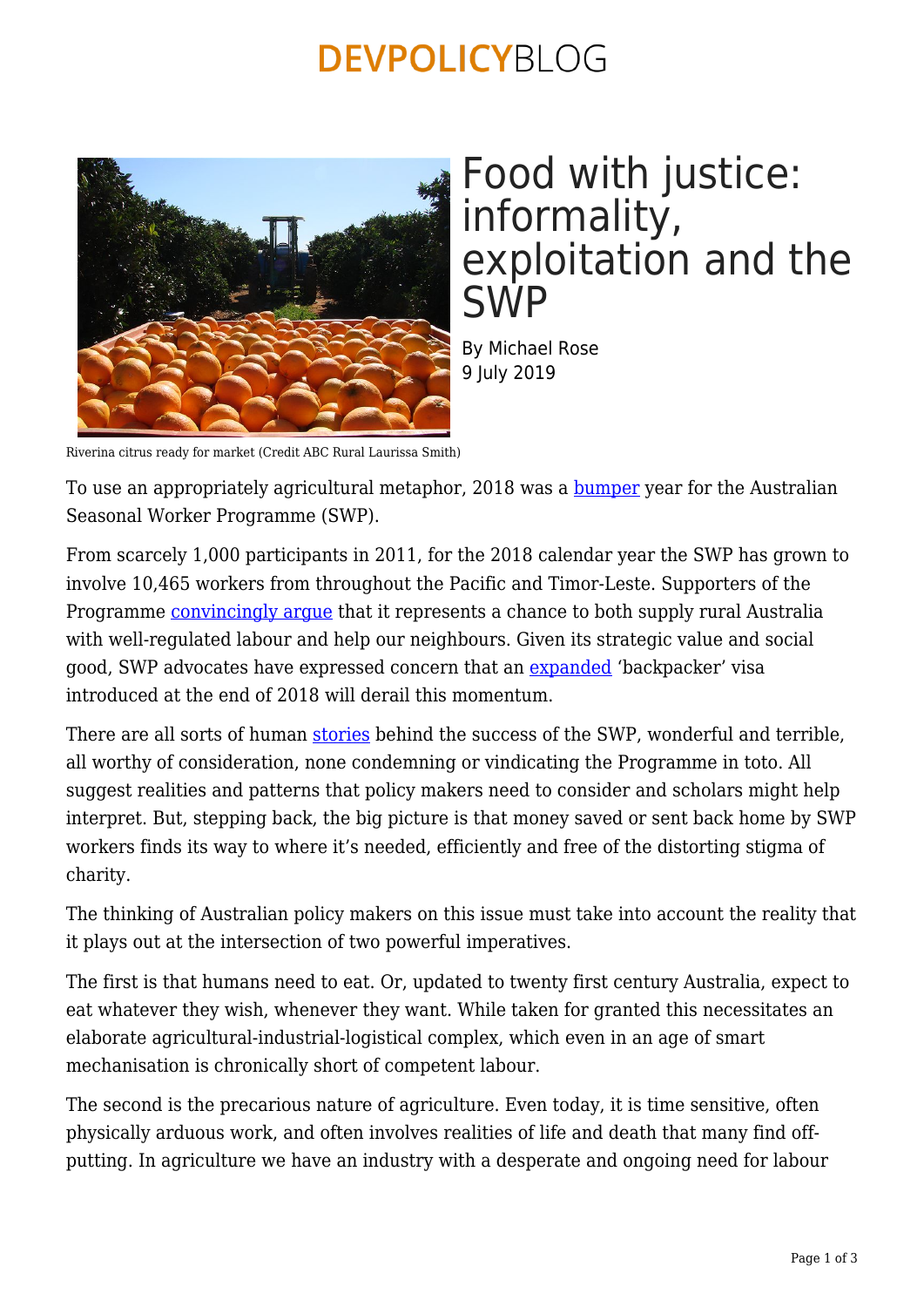## **DEVPOLICYBLOG**

and a product which people will ultimately do anything to get. Agricultural labour tends to be very much out of sight and out of mind, and especially vulnerable to exploitation.

The extent of this is hard to quantify. Associate Professor Segrave of Monash University, who is [researching](https://theconversation.com/what-its-like-to-live-and-work-illegally-in-australia-81478) illegal labour in Australian agriculture, was unable to put a number on it, other than to say the issue was serious and widespread. Speaking to 46 undocumented workers, she found that most thought that 'if they left their job or complained' they risked being deported. The figures that do exist are opaque. A 2011 [report](https://ris.pmc.gov.au/sites/default/files/posts/2012/01/03-Reform-of-Employer-Sanctions-RIS.pdf) prepared for the then Minister of Immigration and Citizenship estimated 'the number of non-citizens working without permission' as between 40,000 and 93,800. In May 2017, the Senate Legal and Constitutional Affairs Legislation Committee heard it was [20,000.](https://www.smh.com.au/public-service/more-than-64000-people-overstaying-visas-in-australia-20170718-gxddpj.html)

Paucity of research notwithstanding, the widespread use of illegal labour, especially during the labour-intensive harvest, is an open secret. In March, the Vice President of the Victorian Farmers Federation spoke to the media calling for an amnesty for illegal workers. A spate of arrests, she said, had [disrupted](https://www.abc.net.au/news/rural/2019-03-05/farmers-struggle-to-find-pickers-after-illegal-worker-crackdown/10871214) the harvest. Many workers had 'taken off'. A 2015 [survey](https://devpolicy.org/where-are-all-the-seasonal-workers-the-most-comprehensive-survey-of-employers-yet-20140218/) carried out by the Development Policy Centre found that four out of five employers in the sector said that believed that illegal labour was used by some.

I recently had the chance to speak to a friend who had worked on an orchard in the Riverina region for the past few years. Between jobs and trying to make some money, he told me that most of the pickers he saw were mobilised through ethnic networks, and their formal right to work in Australia was questionable. The farmer had used backpackers in the past, but found them unreliable. Professional travelling pickers were better, but expensive, and used only for picking the best fruit. For most of the season most of the workers were Vietnamese and Afghan.

The Afghans arrived daily in conveys of rattly second-hand cars. They were mostly men, not yet at ease in Australia. Many were refugees with backstories as tangled as the past twenty years of immigration policy – boats and camps. They got the job done.

The farmer's other go-to labour source was Vietnamese. They were brought in from the city in a van. Women predominantly, who seemed to be relatively recent migrants replete with a boss who acted as an intermediary and saw that no one slacked off. They would arrive early, work all day, and drive back at night. An attractive prospect for a farmer who just needed his fruit picked.

Both groups were hired and paid through a contractor, usually a more established member of their own community. This was a strictly a 'don't ask, don't tell' style arrangement, with the visa status of the pickers not brought up. The degree to which their employment